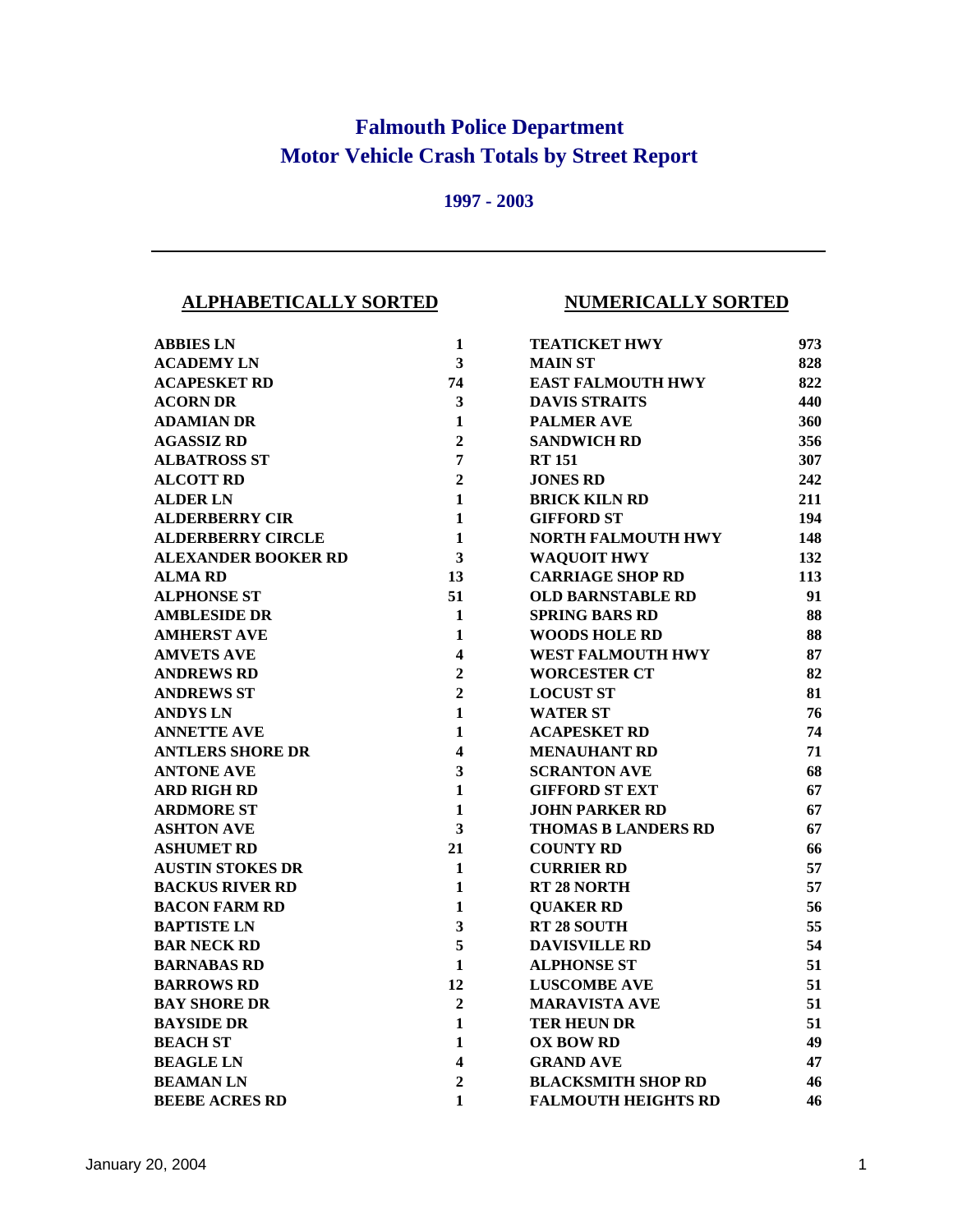| <b>BENHAM RD</b>           | $\mathbf{1}$            | <b>MARAVISTA AVE EXT</b>   | 45 |
|----------------------------|-------------------------|----------------------------|----|
| <b>BENJAMIN NYES LN</b>    | $\overline{2}$          | <b>OLD MAIN RD</b>         | 45 |
| <b>BINNACLE RD</b>         | $\mathbf{1}$            | <b>DILLINGHAM AVE</b>      | 44 |
| <b>BIRCHLN</b>             | $\overline{2}$          | <b>KATHARINE LEE BATES</b> | 43 |
| <b>BITTERSWEET RD</b>      | 5                       | <b>SAM TURNER RD</b>       | 36 |
| <b>BLACKSMITH SHOP RD</b>  | 46                      | <b>CENTRAL AVE</b>         | 35 |
| <b>BLACKTHORN CIR</b>      | $\mathbf{1}$            | <b>CLINTON AVE</b>         | 35 |
| <b>BLUEBERRY LN</b>        | $\mathbf{3}$            | <b>NORTH MAIN ST</b>       | 35 |
| <b>BONNIE LN</b>           | $\overline{2}$          | <b>OLD MEETING HOUSE R</b> | 35 |
| <b>BOURNE ST</b>           | $\overline{2}$          | PINECREST BEACH DR         | 34 |
| <b>BOWERMANS LN</b>        | $\mathbf{1}$            | <b>OYSTER POND RD</b>      | 32 |
| <b>BOWMAN LN</b>           | $\mathbf{1}$            | <b>SHOREWOOD DR</b>        | 32 |
| <b>BOXBERRY HILL RD</b>    | 29                      | <b>HATCHVILLE RD</b>       | 31 |
| <b>BOXWOOD CIR</b>         | $\mathbf{3}$            | <b>HOMESTEAD LN</b>        | 30 |
| <b>BRAEBURN CT</b>         | $\overline{2}$          | <b>BOXBERRY HILL RD</b>    | 29 |
| <b>BRAESIDE RD</b>         | 26                      | <b>SEACOAST SHORES BLV</b> | 28 |
| <b>BRAMBLE BUSH DR</b>     | $\overline{7}$          | <b>HAYWAY RD</b>           | 27 |
| <b>BRICK KILN RD</b>       | 211                     | <b>BRAESIDE RD</b>         | 26 |
| <b>BRIDGE ST</b>           | $\mathbf{3}$            | <b>LOCUSTFIELD RD</b>      | 26 |
| <b>BRIGANTINE DR</b>       | 1                       | <b>TOWN HALL SQUARE</b>    | 26 |
| <b>BROKEN BOW LN</b>       | $\mathbf{3}$            | <b>FALMOUTH WOODS RD</b>   | 25 |
| <b>BUZZARDS BAY AVE</b>    | $\mathbf{1}$            | <b>TROTTING PARK RD</b>    | 25 |
| <b>CACHALOT LN</b>         | 6                       | <b>CURLEY BLVD</b>         | 24 |
| <b>CAHOON CT</b>           | $\overline{2}$          | <b>FRESH POND RD</b>       | 24 |
| <b>CAIRN RIDGE RD</b>      | $\mathbf{1}$            | <b>SURF DR</b>             | 22 |
| <b>CANAPITSIT DR</b>       | $\mathbf{1}$            | <b>ASHUMET RD</b>          | 21 |
| <b>CANDACE WAY</b>         | $\overline{2}$          | <b>LAKEVIEW AVE</b>        | 21 |
| <b>CANTERBURY LN</b>       | $\overline{2}$          | <b>QUISSETT AVE</b>        | 21 |
| <b>CAPE CODDER RD</b>      | $\overline{2}$          | <b>SIPPEWISSETT RD</b>     | 21 |
| <b>CAPTAIN ELDREDGE WA</b> | $\mathbf{1}$            | <b>TURNER RD</b>           | 20 |
| <b>CARL LANDI CIR</b>      | $\mathbf{1}$            | <b>HAMLIN AVE</b>          | 19 |
| <b>CARLSON LN</b>          | $\mathbf{1}$            | <b>TEATICKET PATH</b>      | 19 |
| <b>CAROLYNLN</b>           | $\overline{2}$          | <b>DEPOT AVE</b>           | 18 |
| <b>CARRIAGE SHOP RD</b>    | 113                     | <b>MBL ST</b>              | 17 |
| <b>CARTWAY LN</b>          | $\mathbf{1}$            | <b>SHORE ST</b>            | 17 |
| <b>CASH'S TR</b>           | $\mathbf{1}$            | <b>OUISSETT HARBOR RD</b>  | 16 |
| <b>CATAUMET ST</b>         | $\mathbf{1}$            | <b>GEGGATT RD</b>          | 15 |
| <b>CENTRAL AVE</b>         | 35                      | <b>SEAPIT RD</b>           | 15 |
| <b>CENTRAL PARK AVE</b>    | 11                      | <b>RED BROOK RD</b>        | 14 |
| <b>CENTRAL PARK CT</b>     | 1                       | <b>ALMARD</b>              | 13 |
| <b>CHAMBERS HILL RD</b>    | $\overline{\mathbf{4}}$ | <b>METOXIT RD</b>          | 13 |
| <b>CHANCERY LN</b>         | 3                       | <b>BARROWS RD</b>          | 12 |
| <b>CHAPEL PARK AVE</b>     | $\overline{2}$          | <b>JERICHO PATH</b>        | 12 |
| <b>CHAPOQUOIT RD</b>       | 7                       | <b>NOBSKA RD</b>           | 12 |
| <b>CHARLES LN</b>          | $\overline{2}$          | <b>ROBBINS RD</b>          | 12 |
| <b>CHESTER ST</b>          | 9                       | <b>SCHOOL ST</b>           | 12 |
| <b>CHESTNUT ST</b>         | $\mathbf{1}$            | <b>TECHNOLOGY PARK DR</b>  | 12 |
| <b>CHILDS RIVER RD</b>     | $\overline{2}$          | <b>WILD HARBOR RD</b>      | 12 |
| <b>CHILMARK DR</b>         | $\mathbf{1}$            | <b>CENTRAL PARK AVE</b>    | 11 |
| <b>CHOATE LN</b>           | $\mathbf{1}$            | <b>KING ST</b>             | 11 |
| <b>CHURCH ST</b>           | 6                       | <b>SKATING LN</b>          | 11 |
|                            |                         |                            |    |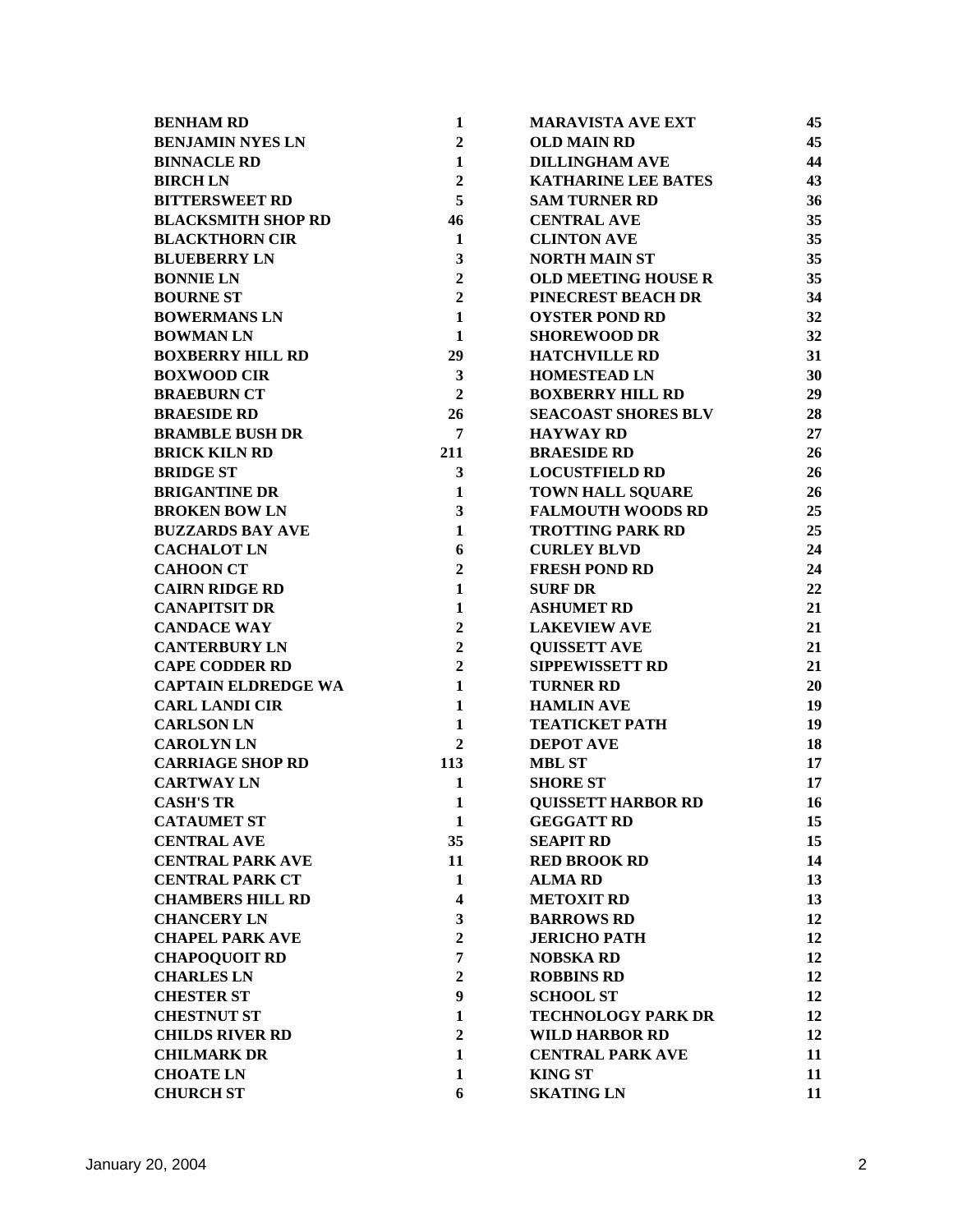| <b>CHURCHILL DR</b>       | $\boldsymbol{2}$        | <b>ELM RD</b>             | 10                      |
|---------------------------|-------------------------|---------------------------|-------------------------|
| <b>CLARK ST</b>           | $\mathbf{3}$            | <b>PLUM HOLLOW RD</b>     | 10                      |
| <b>CLEAR POND RD</b>      | $\mathbf{1}$            | <b>CHESTER ST</b>         | $\boldsymbol{9}$        |
| <b>CLEARVIEW AVE</b>      | $\mathbf{1}$            | <b>MEREDITH DR</b>        | $\boldsymbol{9}$        |
| <b>CLEARWATER DR</b>      | $\mathbf{1}$            | <b>NASHAWENA ST</b>       | 9                       |
| <b>CLIFF RD</b>           | 1                       | <b>SAINT MARKS RD</b>     | $\boldsymbol{9}$        |
| <b>CLIFFWOOD LN</b>       | $\mathbf{2}$            | <b>CLUB VALLEY DR</b>     | 8                       |
| <b>CLINTON AVE</b>        | 35                      | <b>FORDHAM RD</b>         | 8                       |
| <b>CLOVERFIELD WAY</b>    | 6                       | <b>OAKWOOD AVE</b>        | 8                       |
| <b>CLUB VALLEY DR</b>     | 8                       | <b>OLD DOCK RD</b>        | 8                       |
| <b>COLLINS RD</b>         | $\overline{2}$          | <b>VIDAL AVE</b>          | 8                       |
| <b>COLONIAL WAY</b>       | $\overline{2}$          | <b>ALBATROSS ST</b>       | $\overline{7}$          |
| <b>CORRINE DR</b>         | $\overline{2}$          | <b>BRAMBLE BUSH DR</b>    | $\overline{7}$          |
| <b>CORTE REAL AVE</b>     | $\overline{\mathbf{3}}$ | <b>CHAPOQUOIT RD</b>      | $\overline{7}$          |
| <b>COUNTRYWOOD LN</b>     | $\mathbf{1}$            | <b>EDGEWATER DR WEST</b>  | $\overline{7}$          |
| <b>COUNTY RD</b>          | 66                      | <b>F R LILLIE RD</b>      | $\overline{7}$          |
| <b>COVE ST</b>            | $\mathbf{1}$            | <b>FAY RD</b>             | $\overline{7}$          |
| <b>CRESCENT AVE</b>       | 1                       | <b>HARRINGTON ST</b>      | $\overline{7}$          |
| <b>CROCKER RD</b>         | 6                       | <b>HERITAGE CIR</b>       | $\overline{7}$          |
| <b>CROFTON LN</b>         | $\mathbf{1}$            | <b>MARTIN RD</b>          | $\overline{7}$          |
| <b>CROOKED MEADOW RD</b>  | $\overline{\mathbf{3}}$ | <b>MILL RD</b>            | $\overline{7}$          |
| <b>CROSS RD</b>           | 1                       | <b>PARSONS LN</b>         | $\overline{7}$          |
| <b>CRYSTAL SPRING AVE</b> | 6                       | <b>RAILROAD AVE</b>       | $\overline{7}$          |
| <b>CUMLODEN DR</b>        | $\mathbf{1}$            | <b>WALKER ST</b>          | $\overline{7}$          |
| <b>CURLEY BLVD</b>        | 24                      | <b>CACHALOT LN</b>        | 6                       |
| <b>CURRIER RD</b>         | 57                      | <b>CHURCH ST</b>          | 6                       |
| <b>CUTTER DR</b>          | $\mathbf{1}$            | <b>CLOVERFIELD WAY</b>    | 6                       |
| <b>CUTTYSARK RD</b>       | $\boldsymbol{2}$        | <b>CROCKER RD</b>         | 6                       |
| <b>DARTMOUTH AVE</b>      | $\mathbf{1}$            | <b>CRYSTAL SPRING AVE</b> | 6                       |
| <b>DAVIS NECK RD</b>      | $\overline{2}$          | <b>DEEP POND RD</b>       | 6                       |
| <b>DAVIS RD</b>           | 1                       | <b>GREEN HARBOR RD</b>    | 6                       |
| <b>DAVIS STRAITS</b>      | 440                     | <b>HIGHFIELD DR</b>       | 6                       |
| <b>DAVISVILLE RD</b>      | 54                      | <b>MOONAKIS RD</b>        | 6                       |
| <b>DEACONS AVE</b>        | 1                       | <b>OSTROM RD</b>          | 6                       |
| <b>DEBBIE LN</b>          | 1                       | <b>RANCH RD</b>           | 6                       |
| <b>DEBRA ANN LN</b>       | 3                       | <b>BAR NECK RD</b>        | 5                       |
| <b>DEEP POND RD</b>       | 6                       | <b>BITTERSWEET RD</b>     | 5                       |
| <b>DEEPWOOD DR</b>        | 5                       | <b>DEEPWOOD DR</b>        | 5                       |
| <b>DEER POND RD</b>       | 3                       | <b>DORAN DR</b>           | 5                       |
| <b>DEPOT AVE</b>          | 18                      | <b>GREENGATE RD</b>       | 5                       |
| <b>DEVILS LN</b>          | 1                       | <b>LEONARD DR</b>         | 5                       |
| <b>DEVON CT</b>           | $\mathbf{1}$            | <b>LESLIE ST</b>          | 5                       |
| <b>DILLINGHAM AVE</b>     | 44                      | <b>LORRAINE RD</b>        | 5                       |
| <b>DORAN DR</b>           | 5                       | <b>MADELINE RD</b>        | 5                       |
| <b>DOVE COTTAGE RD</b>    | 3                       | <b>MINOT ST</b>           | 5                       |
| <b>DURFEE DR</b>          | $\overline{2}$          | PINYON WAY                | 5                       |
| E FALMOUTH HWY            | 1                       | <b>VILLAGE COMMON DR</b>  | 5                       |
| <b>EAST FALMOUTH HWY</b>  | 822                     | <b>AMVETS AVE</b>         | $\overline{\mathbf{4}}$ |
| <b>EAST HARBOR CIR</b>    | 1                       | <b>ANTLERS SHORE DR</b>   | $\overline{\mathbf{4}}$ |
| <b>EAST HARBOR DR</b>     | 1                       | <b>BEAGLE LN</b>          | $\overline{\mathbf{4}}$ |
| <b>EDGEWATER DR EAST</b>  | $\overline{\mathbf{4}}$ | <b>CHAMBERS HILL RD</b>   | $\overline{\mathbf{4}}$ |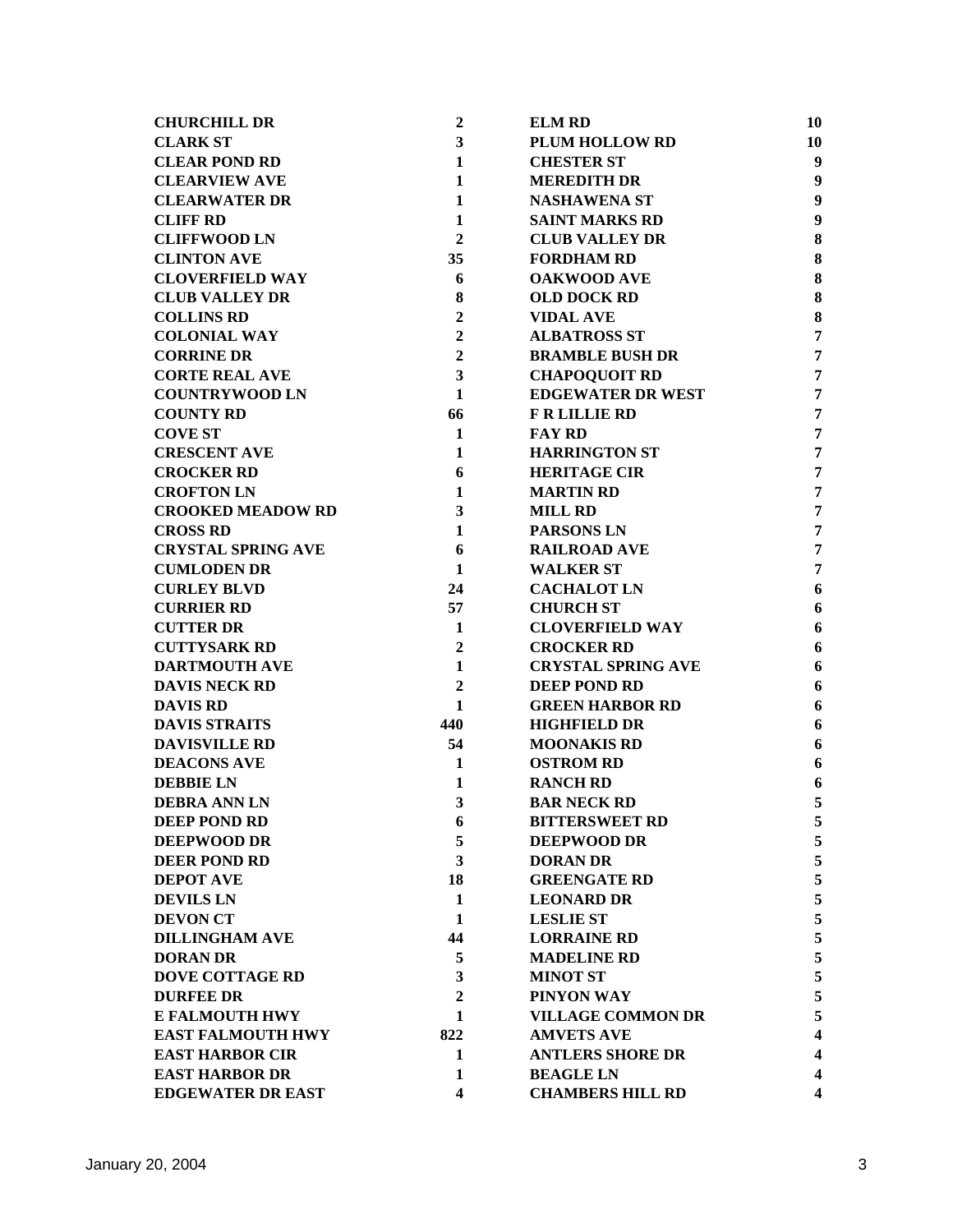| <b>EDGEWATER DR WEST</b>   | 7                | <b>EDGEWATER DR EAST</b>   | 4                       |
|----------------------------|------------------|----------------------------|-------------------------|
| <b>EDMAR RD</b>            | $\mathbf{1}$     | <b>GOELETTA DR</b>         | $\overline{\mathbf{4}}$ |
| <b>ELAIN AVE</b>           | 3                | <b>KOMPASS DR</b>          | $\overline{\mathbf{4}}$ |
| <b>ELM RD</b>              | 10               | <b>MEADOW NECK RD</b>      | $\overline{\mathbf{4}}$ |
| <b>ELYSIAN AVE</b>         | $\mathbf 1$      | <b>MILLFIELD ST</b>        | $\overline{\mathbf{4}}$ |
| <b>EMERSON RD</b>          | 3                | <b>PARKER RD</b>           | $\overline{\mathbf{4}}$ |
| <b>ENGLISH ST</b>          | $\mathbf{1}$     | <b>PATTEE RD</b>           | $\overline{\mathbf{4}}$ |
| <b>EQUESTRIAN LN</b>       | 1                | <b>PENZANCE RD</b>         | $\overline{\mathbf{4}}$ |
| <b>ERIC CLAUSON LN</b>     | $\mathbf{1}$     | <b>PINE RIDGE RD</b>       | $\overline{\mathbf{4}}$ |
| <b>ESKER PL</b>            | $\mathbf{1}$     | <b>PORTSIDE CIR</b>        | $\overline{\mathbf{4}}$ |
| <b>F R LILLIE RD</b>       | $\overline{7}$   | PRISCILLA ST               | $\overline{\mathbf{4}}$ |
| <b>FAIRWAY LN</b>          | $\mathbf{1}$     | <b>RANDOLPH ST</b>         | $\overline{4}$          |
| <b>FALMOUTH HEIGHTS RD</b> | 46               | <b>REGIS RD</b>            | $\overline{\mathbf{4}}$ |
| <b>FALMOUTH WOODS RD</b>   | 25               | <b>STUDLEY ST</b>          | $\overline{\mathbf{4}}$ |
| <b>FALMOUTHPORT DR</b>     | $\mathbf{3}$     | <b>TANGLEWOOD DR</b>       | $\overline{\mathbf{4}}$ |
| <b>FAY RD</b>              | $\overline{7}$   | <b>WORCESTER AVE</b>       | $\overline{\mathbf{4}}$ |
| <b>FELLA LN</b>            | $\overline{2}$   | <b>ACADEMY LN</b>          | 3                       |
| <b>FELLS RD</b>            | $\mathbf{1}$     | <b>ACORN DR</b>            | 3                       |
| <b>FIDDLERS COVE RD</b>    | $\mathbf{1}$     | <b>ALEXANDER BOOKER RD</b> | $\overline{\mathbf{3}}$ |
| <b>FIRE TOWER RD</b>       | 1                | <b>ANTONE AVE</b>          | 3                       |
| <b>FISHERMANS COVE RD</b>  | $\mathbf{3}$     | <b>ASHTON AVE</b>          | 3                       |
| <b>FLAX POND RD</b>        | $\mathbf{1}$     | <b>BAPTISTE LN</b>         | $\mathbf{3}$            |
| <b>FORDHAM CIR</b>         | $\mathbf{1}$     | <b>BLUEBERRY LN</b>        | 3                       |
| <b>FORDHAM RD</b>          | 8                | <b>BOXWOOD CIR</b>         | 3                       |
| <b>FOREST AVE</b>          | $\overline{2}$   | <b>BRIDGE ST</b>           | 3                       |
| <b>FOREST GLADE</b>        | $\mathbf{1}$     | <b>BROKEN BOW LN</b>       | $\overline{\mathbf{3}}$ |
| <b>FOSTER RD</b>           | $\mathbf{1}$     | <b>CHANCERY LN</b>         | $\overline{\mathbf{3}}$ |
| <b>FOX LN</b>              | $\boldsymbol{2}$ | <b>CLARK ST</b>            | $\overline{\mathbf{3}}$ |
| <b>FOX RUN</b>             | $\mathbf{1}$     | <b>CORTE REAL AVE</b>      | $\overline{\mathbf{3}}$ |
| <b>FRAZAR RD</b>           | 3                | <b>CROOKED MEADOW RD</b>   | 3                       |
| <b>FRESH POND RD</b>       | 24               | <b>DEBRA ANN LN</b>        | 3                       |
| <b>GALLEON DR</b>          | $\overline{2}$   | <b>DEER POND RD</b>        | 3                       |
| <b>GANSETT RD</b>          | $\overline{2}$   | <b>DOVE COTTAGE RD</b>     | $\mathbf{3}$            |
| <b>GARDINER RD</b>         | $\boldsymbol{2}$ | <b>ELAIN AVE</b>           | $\mathbf{3}$            |
| <b>GARNET AVE</b>          | $\boldsymbol{2}$ | <b>EMERSON RD</b>          | 3                       |
| <b>GEGGATT RD</b>          | 15               | <b>FALMOUTHPORT DR</b>     | 3                       |
| <b>GIFFORD ST</b>          | 194              | <b>FISHERMANS COVE RD</b>  | 3                       |
| <b>GIFFORD ST EXT</b>      | 67               | <b>FRAZAR RD</b>           | $\overline{\mathbf{3}}$ |
| <b>GINGER ST</b>           | 1                | <b>HARBOR FARMS RD</b>     | $\overline{\mathbf{3}}$ |
| <b>GLENDON RD</b>          | 1                | <b>HARVARD DR</b>          | $\overline{\mathbf{3}}$ |
| <b>GLENWOOD AVE</b>        | $\mathbf{1}$     | <b>HOOPPOLE RD</b>         | $\overline{\mathbf{3}}$ |
| <b>GOELETTA DR</b>         | 4                | <b>IROQUOIS ST</b>         | 3                       |
| <b>GONSALVES LN</b>        | 1                | <b>KINGHORN DR</b>         | $\overline{\mathbf{3}}$ |
| <b>GOODINGS WAY</b>        | 1                | <b>LAKE SHORE DR</b>       | $\overline{\mathbf{3}}$ |
| <b>GOSNOLD RD</b>          | $\boldsymbol{2}$ | <b>LUCERNE AVE</b>         | $\overline{\mathbf{3}}$ |
| <b>GOVERNOR BRADFORD L</b> | 1                | <b>MARINERS LN</b>         | 3                       |
| <b>GRAND AVE</b>           | 47               | <b>MCCALLUM DR</b>         | 3                       |
| <b>GRASMERE DR</b>         | $\boldsymbol{2}$ | <b>MEETING HOUSE RD</b>    | $\overline{\mathbf{3}}$ |
| <b>GREAT BAY ST</b>        | $\boldsymbol{2}$ | NANTUCKET AVE              | $\overline{\mathbf{3}}$ |
| <b>GREEN ACRE RD</b>       | $\mathbf{1}$     | <b>NORTH ST</b>            | $\overline{\mathbf{3}}$ |
| <b>GREEN COVE LN</b>       | 1                | PINE VALLEY DR             | 3                       |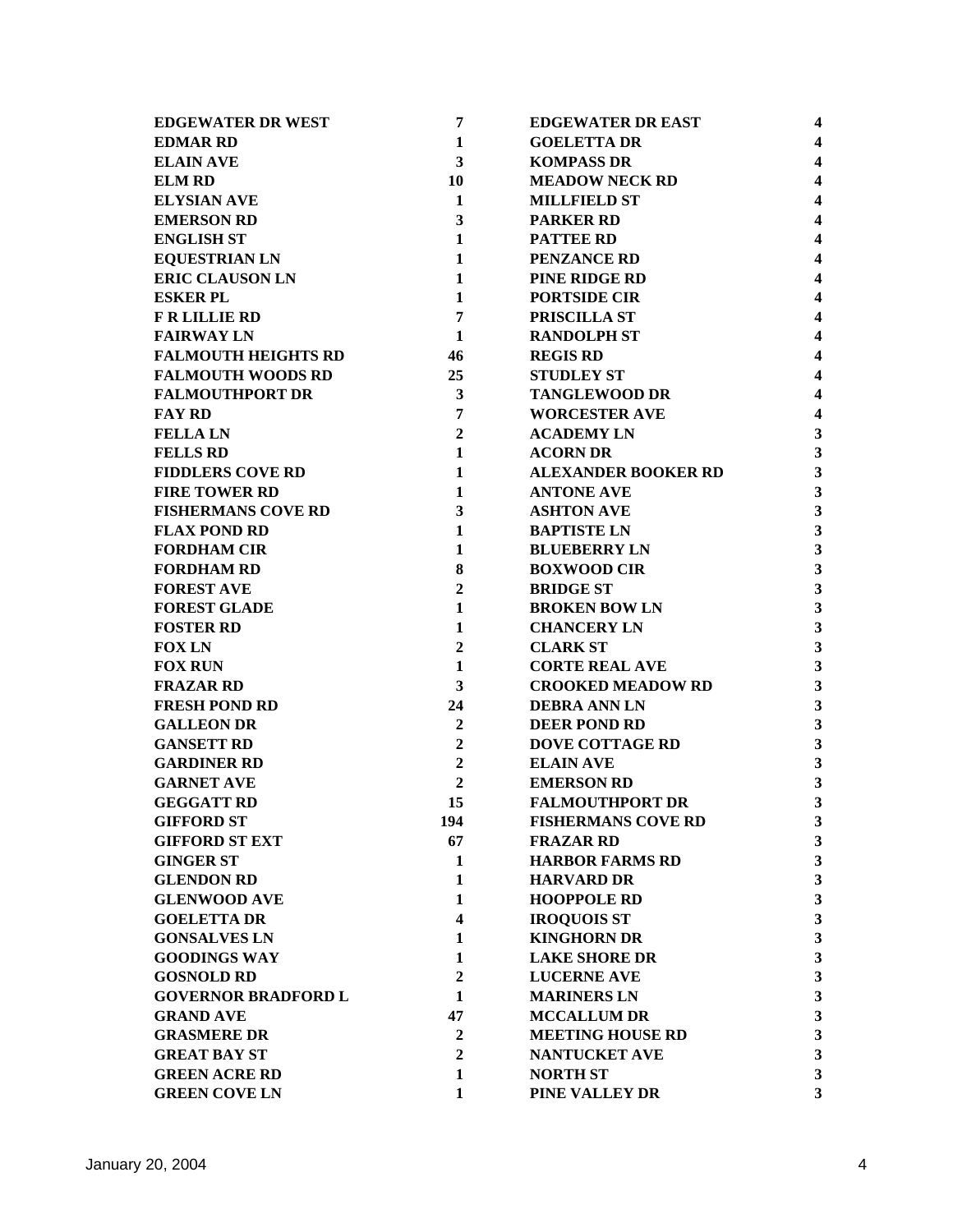| <b>GREEN HARBOR RD</b>     | 6                | <b>PONDVIEW DR</b>        | 3                       |
|----------------------------|------------------|---------------------------|-------------------------|
| <b>GREEN POND RD</b>       | 1                | <b>PRINCE HENRY DR</b>    | 3                       |
| <b>GREENBRIAR LN</b>       | $\mathbf{1}$     | <b>QUEEN ST</b>           | $\overline{\mathbf{3}}$ |
| <b>GREENGATE RD</b>        | 5                | <b>RANSOM RD</b>          | $\overline{\mathbf{3}}$ |
| <b>GREENWOOD ST</b>        | $\mathbf 1$      | <b>ROSE MORIN LN</b>      | $\overline{\mathbf{3}}$ |
| <b>GROVE ST</b>            | 1                | <b>SHAGBARK LN</b>        | $\mathbf{3}$            |
| <b>GUNNING POINT AVE</b>   | $\mathbf{2}$     | <b>SIMPSON LN</b>         | $\overline{\mathbf{3}}$ |
| <b>HADDON AVE</b>          | 1                | <b>SPECTACLE POND DR</b>  | $\overline{\mathbf{3}}$ |
| <b>HALLETS LN</b>          | 1                | <b>WAQUOIT LANDING RD</b> | 3                       |
| <b>HAMLIN AVE</b>          | 19               | <b>WINCHESTER DR</b>      | 3                       |
| <b>HAPPY HOLLOW RD</b>     | 1                | <b>WOOD NECK RD</b>       | 3                       |
| <b>HARBOR FARMS RD</b>     | 3                | <b>AGASSIZ RD</b>         | $\overline{2}$          |
| <b>HARBOR HILL RD</b>      | $\mathbf{1}$     | <b>ALCOTT RD</b>          | $\overline{2}$          |
| <b>HARNESS DR</b>          | $\boldsymbol{2}$ | <b>ANDREWS RD</b>         | $\overline{2}$          |
| <b>HARRINGTON ST</b>       | $\overline{7}$   | <b>ANDREWS ST</b>         | $\overline{2}$          |
| <b>HARTWELL DR</b>         | $\boldsymbol{2}$ | <b>BAY SHORE DR</b>       | $\overline{2}$          |
| <b>HARVARD DR</b>          | 3                | <b>BEAMANLN</b>           | $\overline{2}$          |
| <b>HATCHVILLE RD</b>       | 31               | <b>BENJAMIN NYES LN</b>   | $\overline{2}$          |
| <b>HAWKS WAY</b>           | 1                | <b>BIRCHLN</b>            | $\overline{2}$          |
| <b>HAYWAY RD</b>           | 27               | <b>BONNIE LN</b>          | $\overline{2}$          |
| <b>HEATHER LN</b>          | 1                | <b>BOURNE ST</b>          | $\overline{2}$          |
| <b>HERITAGE CIR</b>        | $\overline{7}$   | <b>BRAEBURN CT</b>        | $\overline{2}$          |
| <b>HIAWATHA ST</b>         | 1                | <b>CAHOON CT</b>          | $\overline{2}$          |
| <b>HIDDEN VILLAGE RD</b>   | $\overline{2}$   | <b>CANDACE WAY</b>        | $\overline{2}$          |
| <b>HIGHFIELD DR</b>        | 6                | <b>CANTERBURY LN</b>      | $\overline{2}$          |
| <b>HIGHLAND AVE</b>        | $\mathbf{1}$     | <b>CAPE CODDER RD</b>     | $\overline{2}$          |
| <b>HIGHLAND CIR</b>        | $\boldsymbol{2}$ | <b>CAROLYNLN</b>          | $\overline{2}$          |
| <b>HILL AND PLAIN RD</b>   | $\overline{2}$   | <b>CHAPEL PARK AVE</b>    | $\overline{2}$          |
| <b>HILLCREST DR</b>        | $\mathbf{1}$     | <b>CHARLES LN</b>         | $\overline{2}$          |
| <b>HOLLAND ST</b>          | 1                | <b>CHILDS RIVER RD</b>    | $\overline{2}$          |
| <b>HOMER AVE</b>           | 1                | <b>CHURCHILL DR</b>       | $\overline{2}$          |
| <b>HOMESTEAD LN</b>        | 30               | <b>CLIFFWOOD LN</b>       | $\overline{2}$          |
| <b>HOOPPOLE RD</b>         | $\mathbf{3}$     | <b>COLLINS RD</b>         | $\overline{2}$          |
| <b>HORSESHOE LN</b>        | 1                | <b>COLONIAL WAY</b>       | $\overline{2}$          |
| <b>HUDSON ST</b>           | 1                | <b>CORRINE DR</b>         | $\overline{2}$          |
| <b>HUETTNER RD</b>         | $\overline{2}$   | <b>CUTTYSARK RD</b>       | $\overline{2}$          |
| <b>HYATT RD</b>            | 1                | <b>DAVIS NECK RD</b>      | $\overline{2}$          |
| <b>IROQUOIS ST</b>         | 3                | <b>DURFEE DR</b>          | $\overline{2}$          |
| <b>IVEST CIR</b>           | $\mathbf{1}$     | <b>FELLA LN</b>           | $\overline{2}$          |
| <b>IVEST DR</b>            | 1                | <b>FOREST AVE</b>         | $\overline{2}$          |
| <b>JAE RD</b>              | $\boldsymbol{2}$ | <b>FOX LN</b>             | $\overline{c}$          |
| <b>JAMIE LN</b>            | $\boldsymbol{2}$ | <b>GALLEON DR</b>         | $\overline{2}$          |
| <b>JENNYHILL RD</b>        | 1                | <b>GANSETT RD</b>         | $\overline{2}$          |
| <b>JERICHO PATH</b>        | 12               | <b>GARDINER RD</b>        | $\overline{2}$          |
| <b>JOHN PARKER RD</b>      | 67               | <b>GARNET AVE</b>         | $\overline{2}$          |
| <b>JONES RD</b>            | 242              | <b>GOSNOLD RD</b>         | $\overline{2}$          |
| <b>JOURNEYS END RD</b>     | 1                | <b>GRASMERE DR</b>        | $\overline{c}$          |
| <b>JOYCE ST</b>            | $\overline{2}$   | <b>GREAT BAY ST</b>       | $\overline{2}$          |
| <b>KATELYN HILLS DR</b>    | 1                | <b>GUNNING POINT AVE</b>  | $\overline{2}$          |
| <b>KATHARINE LEE BATES</b> | 43               | <b>HARNESS DR</b>         | $\overline{2}$          |
| <b>KATHY ANN LN</b>        | $\overline{2}$   | <b>HARTWELL DR</b>        | $\overline{2}$          |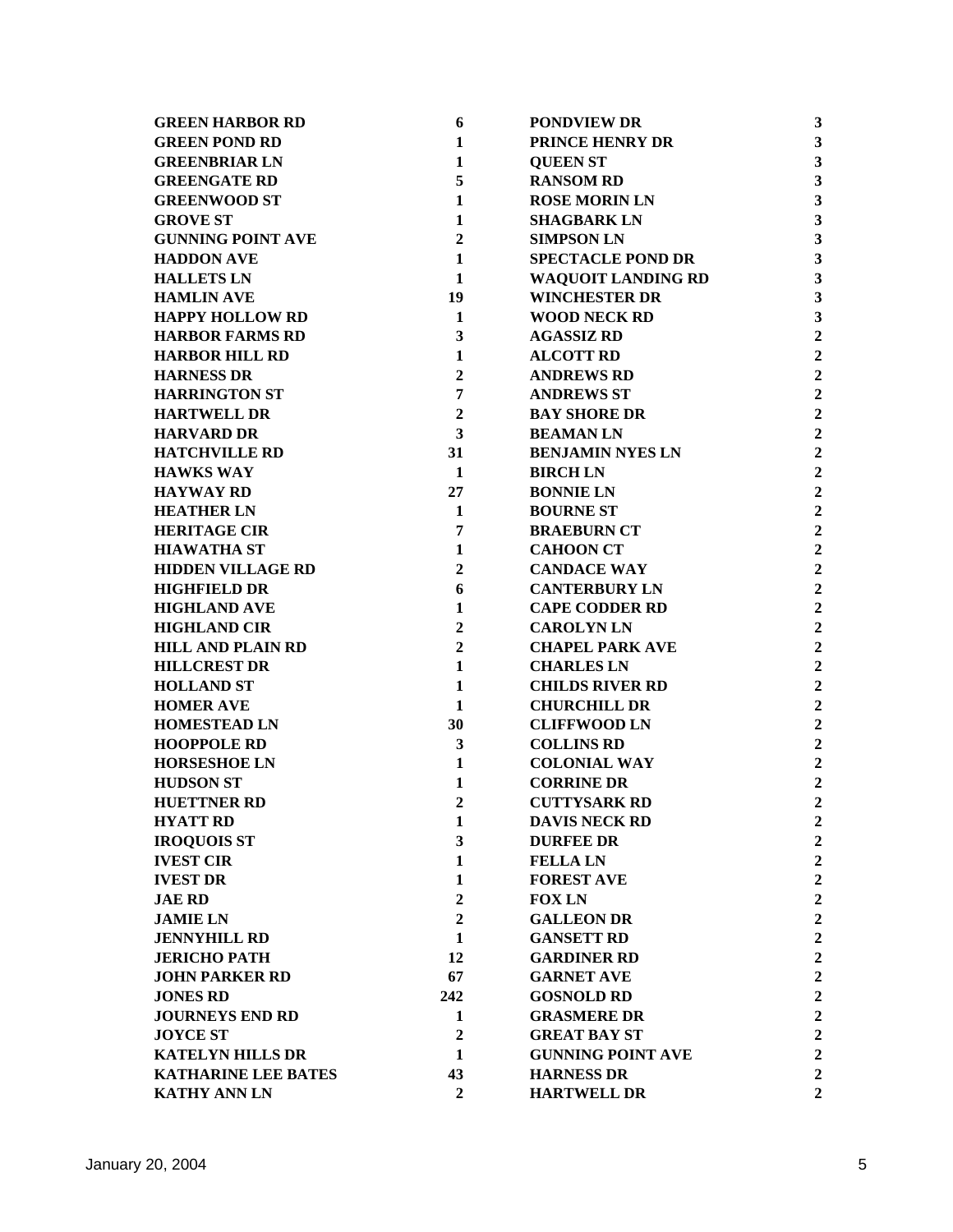|                                                 |                              |                                                 | $\overline{2}$ |
|-------------------------------------------------|------------------------------|-------------------------------------------------|----------------|
| <b>KATHY LEE BATES</b><br><b>KATY HATCHS RD</b> | $\mathbf{1}$<br>$\mathbf{2}$ | <b>HIDDEN VILLAGE RD</b><br><b>HIGHLAND CIR</b> | $\overline{2}$ |
| <b>KERRYWOOD DR</b>                             | $\mathbf{1}$                 | <b>HILL AND PLAIN RD</b>                        | $\overline{2}$ |
| <b>KETTLE HOLE RD</b>                           | $\mathbf{1}$                 | <b>HUETTNER RD</b>                              | $\overline{2}$ |
| <b>KIMBERLY LN</b>                              | $\mathbf{1}$                 | <b>JAE RD</b>                                   | $\overline{2}$ |
| <b>KING HORN</b>                                | $\mathbf 1$                  | <b>JAMIE LN</b>                                 | $\overline{2}$ |
|                                                 |                              |                                                 | $\overline{2}$ |
| <b>KING ST</b>                                  | 11                           | <b>JOYCE ST</b>                                 |                |
| <b>KINGHORN DR</b>                              | $\mathbf{3}$                 | <b>KATHY ANN LN</b>                             | $\overline{2}$ |
| <b>KIRK ST</b>                                  | $\boldsymbol{2}$             | <b>KATY HATCHS RD</b>                           | $\overline{2}$ |
| <b>KNOLLWOOD DR</b>                             | $\overline{2}$               | <b>KIRK ST</b>                                  | $\overline{2}$ |
| <b>KOMPASS DR</b>                               | $\overline{\mathbf{4}}$      | <b>KNOLLWOOD DR</b>                             | $\overline{2}$ |
| <b>LAKE LEAMAN RD</b>                           | 1                            | <b>LITTLE HARBOR RD</b>                         | $\overline{2}$ |
| <b>LAKE SHORE DR</b>                            | $\overline{\mathbf{3}}$      | <b>LITTLE ROCK AVE</b>                          | $\overline{2}$ |
| <b>LAKESHORE DR NO</b>                          | $\mathbf{1}$                 | <b>LODENGREEN DR</b>                            | $\overline{2}$ |
| <b>LAKEVIEW AVE</b>                             | 21                           | <b>LOUISE LN</b>                                | $\overline{2}$ |
| <b>LAMBERT LN</b>                               | $\mathbf{1}$                 | <b>LT PAFFORD RD</b>                            | $\overline{2}$ |
| <b>LANDFALL</b>                                 | $\mathbf{1}$                 | <b>MARSHALL DR</b>                              | $\overline{2}$ |
| <b>LANTERN LN</b>                               | $\mathbf{1}$                 | <b>MASSACHUSETTS AVE</b>                        | $\overline{2}$ |
| <b>LEONARD DR</b>                               | 5                            | <b>MAYFLOWER ST</b>                             | $\overline{2}$ |
| <b>LESLIE ST</b>                                | 5                            | <b>MONTGOMERY AVE</b>                           | $\overline{2}$ |
| <b>LIMERICK LN</b>                              | 1                            | <b>MORIN AVE</b>                                | $\overline{2}$ |
| <b>LITTLE HARBOR RD</b>                         | $\overline{2}$               | <b>NATAL AVE</b>                                | $\overline{2}$ |
| <b>LITTLE NECK BARS RD</b>                      | $\mathbf{1}$                 | <b>NICKERSON ST</b>                             | $\overline{2}$ |
| <b>LITTLE ROCK AVE</b>                          | $\overline{2}$               | <b>NYE RD</b>                                   | $\overline{2}$ |
| <b>LOCUST ST</b>                                | 81                           | <b>OLD CAMPUS DR</b>                            | $\overline{2}$ |
| <b>LOCUSTFIELD RD</b>                           | 26                           | PENNSYLVANIA AVE                                | $\overline{2}$ |
| <b>LODENGREEN DR</b>                            | $\overline{2}$               | PERCIVAL RD                                     | $\overline{2}$ |
| <b>LOREN RD</b>                                 | $\mathbf 1$                  | <b>SACONESSET RD</b>                            | $\overline{2}$ |
| <b>LORRAINE RD</b>                              | 5                            | <b>SAND POINTE SHORES</b>                       | $\overline{2}$ |
| <b>LOUISE LN</b>                                | $\boldsymbol{2}$             | <b>SANTA MARIA LN</b>                           | $\overline{2}$ |
| <b>LT PAFFORD RD</b>                            | $\overline{2}$               | <b>SEABROOK DR</b>                              | $\overline{2}$ |
| <b>LUCERNE AVE</b>                              | 3                            | <b>SHARON ANN LN</b>                            | $\overline{2}$ |
| <b>LUSCOMBE AVE</b>                             | 51                           | <b>SILVER BEACH AVE</b>                         | $\overline{2}$ |
| <b>LUSCOMBE AVENUE</b>                          | 1                            | <b>STRIPER LN</b>                               | $\overline{2}$ |
| <b>MADELINE RD</b>                              | 5                            | <b>SUMNER ST</b>                                | $\overline{2}$ |
| <b>MAIN ENTRY RD</b>                            | $\mathbf{1}$                 | <b>SUNCREST DR</b>                              | $\overline{2}$ |
| <b>MAIN ST</b>                                  | 828                          | <b>TAKEMMEH WAY</b>                             | $\overline{2}$ |
| <b>MAPLE ST</b>                                 | 1                            | <b>TELEGRAPH HILL RD</b>                        | $\overline{2}$ |
| <b>MARAVISTA AVE</b>                            | 51                           | <b>THATCHERS LN</b>                             | $\overline{2}$ |
| <b>MARAVISTA AVE EXT</b>                        | 45                           | <b>TOWN LANDING RD</b>                          | $\overline{2}$ |
| <b>MARAVISTA EXT</b>                            | 1                            | <b>TWO PONDS RD</b>                             | $\overline{2}$ |
| <b>MARES POND DR</b>                            | 1                            | <b>UNCATENA NORTH</b>                           | $\overline{2}$ |
| <b>MARINERS LN</b>                              | 3                            | <b>VICTORS LN</b>                               | $\overline{2}$ |
| <b>MARION RD</b>                                | 1                            | <b>WILSON RD</b>                                | $\overline{2}$ |
| <b>MARLALN</b>                                  | $\mathbf{1}$                 | <b>WOODRISE</b>                                 | $\overline{2}$ |
| <b>MARSHALL DR</b>                              | $\overline{2}$               | <b>WYNDLEA CIR</b>                              | $\overline{2}$ |
| <b>MARTIN RD</b>                                | 7                            | <b>ABBIES LN</b>                                | 1              |
| <b>MASSACHUSETTS AVE</b>                        | $\overline{2}$               | <b>ADAMIAN DR</b>                               | 1              |
| <b>MAYFLOWER ST</b>                             | $\overline{2}$               | <b>ALDER LN</b>                                 | $\mathbf{1}$   |
| <b>MBL ST</b>                                   | 17                           | <b>ALDERBERRY CIR</b>                           | $\mathbf{1}$   |
| <b>MCCALLUM DR</b>                              | 3                            | <b>ALDERBERRY CIRCLE</b>                        | 1              |
|                                                 |                              |                                                 |                |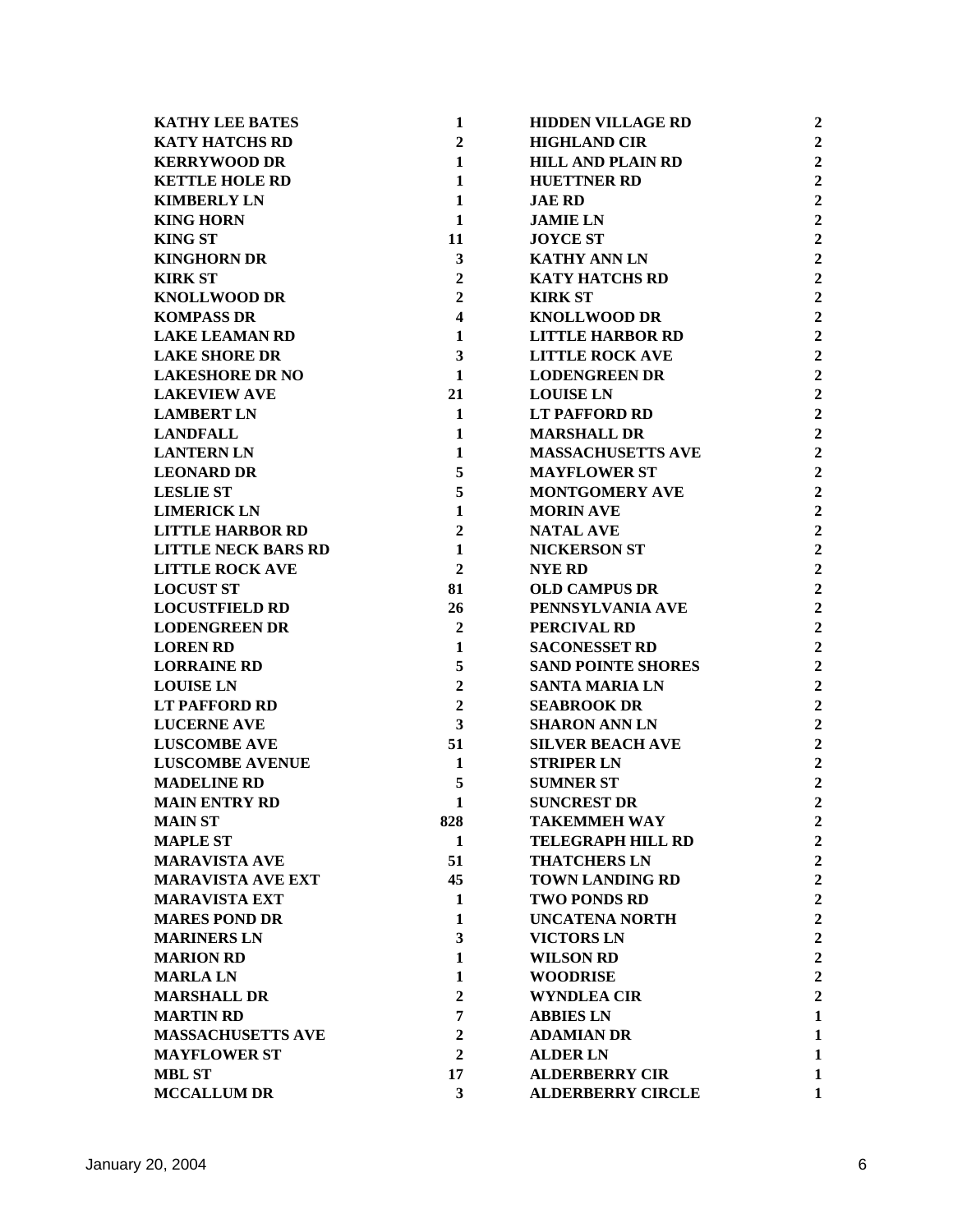| <b>MCMENAMY DR</b>         | $\mathbf{1}$            | <b>AMBLESIDE DR</b>        | $\mathbf{1}$ |
|----------------------------|-------------------------|----------------------------|--------------|
| <b>MEADOWLN</b>            | 1                       | <b>AMHERST AVE</b>         | $\mathbf{1}$ |
| <b>MEADOW NECK RD</b>      | 4                       | <b>ANDYS LN</b>            | $\mathbf{1}$ |
| <b>MEADOW VIEW DR</b>      | $\mathbf{1}$            | <b>ANNETTE AVE</b>         | $\mathbf{1}$ |
| <b>MEADOWNECK RD</b>       | $\mathbf{1}$            | <b>ARD RIGH RD</b>         | $\mathbf{1}$ |
| <b>MEETING HOUSE RD</b>    | 3                       | <b>ARDMORE ST</b>          | $\mathbf{1}$ |
| <b>MELLO ST</b>            | $\mathbf{1}$            | <b>AUSTIN STOKES DR</b>    | $\mathbf{1}$ |
| <b>MEMORIAL CIR</b>        | 1                       | <b>BACKUS RIVER RD</b>     | $\mathbf{1}$ |
| <b>MENAUHANT RD</b>        | 71                      | <b>BACON FARM RD</b>       | $\mathbf{1}$ |
| <b>MEREDITH DR</b>         | $\boldsymbol{9}$        | <b>BARNABAS RD</b>         | $\mathbf{1}$ |
| <b>MEREDITH DRIVE</b>      | $\mathbf{1}$            | <b>BAYSIDE DR</b>          | $\mathbf{1}$ |
| <b>METOXIT RD</b>          | 13                      | <b>BEACH ST</b>            | $\mathbf{1}$ |
| <b>MILL RD</b>             | 7                       | <b>BEEBE ACRES RD</b>      | $\mathbf{1}$ |
| <b>MILLFIELD ST</b>        | $\overline{\mathbf{4}}$ | <b>BENHAM RD</b>           | $\mathbf{1}$ |
| <b>MILLSTONE ST</b>        | 1                       | <b>BINNACLE RD</b>         | $\mathbf{1}$ |
| <b>MINOT ST</b>            | 5                       | <b>BLACKTHORN CIR</b>      | $\mathbf{1}$ |
| <b>MONTAUK ST</b>          | $\mathbf{1}$            | <b>BOWERMANS LN</b>        | $\mathbf{1}$ |
| <b>MONTGOMERY AVE</b>      | $\mathbf{2}$            | <b>BOWMAN LN</b>           | $\mathbf{1}$ |
| <b>MOONAKIS RD</b>         | 6                       | <b>BRIGANTINE DR</b>       | $\mathbf{1}$ |
| <b>MOORLAND RD</b>         | $\mathbf{1}$            | <b>BUZZARDS BAY AVE</b>    | $\mathbf{1}$ |
| <b>MORIN AVE</b>           | $\overline{2}$          | <b>CAIRN RIDGE RD</b>      | $\mathbf{1}$ |
| <b>MORSE POND RD</b>       | $\mathbf{1}$            | <b>CANAPITSIT DR</b>       | $\mathbf{1}$ |
| <b>MOSES RD</b>            | $\mathbf{1}$            | <b>CAPTAIN ELDREDGE WA</b> | $\mathbf{1}$ |
| <b>MULLEN WAY</b>          | 1                       | <b>CARL LANDI CIR</b>      | $\mathbf{1}$ |
| <b>MURIEL LN</b>           | $\mathbf{1}$            | <b>CARLSON LN</b>          | $\mathbf{1}$ |
| <b>MUSKEGAT RD</b>         | $\mathbf{1}$            | <b>CARTWAY LN</b>          | $\mathbf{1}$ |
| <b>NANCY AVE</b>           | 1                       | <b>CASH'S TR</b>           | $\mathbf{1}$ |
| <b>NANTUCKET AVE</b>       | 3                       | <b>CATAUMET ST</b>         | $\mathbf{1}$ |
| <b>NARRAGANSETT ST</b>     | $\mathbf{1}$            | <b>CENTRAL PARK CT</b>     | $\mathbf{1}$ |
| <b>NASHAWENA ST</b>        | 9                       | <b>CHESTNUT ST</b>         | $\mathbf{1}$ |
| <b>NATAL AVE</b>           | $\mathbf{2}$            | <b>CHILMARK DR</b>         | $\mathbf{1}$ |
| <b>NEWTON RD</b>           | 1                       | <b>CHOATE LN</b>           | $\mathbf{1}$ |
| <b>NICKERSON ST</b>        | $\mathbf{2}$            | <b>CLEAR POND RD</b>       | $\mathbf{1}$ |
| <b>NOBSKA RD</b>           | 12                      | <b>CLEARVIEW AVE</b>       | $\mathbf{1}$ |
| <b>NONQUIT RD</b>          | $\mathbf{1}$            | <b>CLEARWATER DR</b>       | $\mathbf{1}$ |
| <b>NORRIS PATH</b>         | $\mathbf{1}$            | <b>CLIFF RD</b>            | $\mathbf{1}$ |
| <b>NORTH FALMOUTH HWY</b>  | 148                     | <b>COUNTRYWOOD LN</b>      | 1            |
| <b>NORTH HILL DR</b>       | 1                       | <b>COVE ST</b>             | $\mathbf{1}$ |
| <b>NORTH MAIN ST</b>       | 35                      | <b>CRESCENT AVE</b>        | $\mathbf{1}$ |
| <b>NORTH ST</b>            | 3                       | <b>CROFTON LN</b>          | $\mathbf{1}$ |
| <b>NYE RD</b>              | $\boldsymbol{2}$        | <b>CROSS RD</b>            | $\mathbf{1}$ |
| <b>OAK GROVE AVE</b>       | 1                       | <b>CUMLODEN DR</b>         | $\mathbf{1}$ |
| <b>OAKWOOD AVE</b>         | 8                       | <b>CUTTER DR</b>           | $\mathbf{1}$ |
| <b>ODONNELL AVE</b>        | 1                       | <b>DARTMOUTH AVE</b>       | $\mathbf{1}$ |
| <b>OLD BARNSTABLE RD</b>   | 91                      | <b>DAVIS RD</b>            | $\mathbf{1}$ |
| <b>OLD CAMPUS DR</b>       | $\mathbf{2}$            | <b>DEACONS AVE</b>         | $\mathbf{1}$ |
| <b>OLD COUNTY RD</b>       | 1                       | <b>DEBBIE LN</b>           | $\mathbf{1}$ |
| <b>OLD DOCK RD</b>         | 8                       | <b>DEVILS LN</b>           | $\mathbf{1}$ |
| <b>OLD HOMESTEAD RD</b>    | 1                       | <b>DEVON CT</b>            | $\mathbf{1}$ |
| <b>OLD MAIN RD</b>         | 45                      | <b>E FALMOUTH HWY</b>      | $\mathbf{1}$ |
| <b>OLD MEETING HOUSE R</b> | 35                      | <b>EAST HARBOR CIR</b>     | $\mathbf{1}$ |
|                            |                         |                            |              |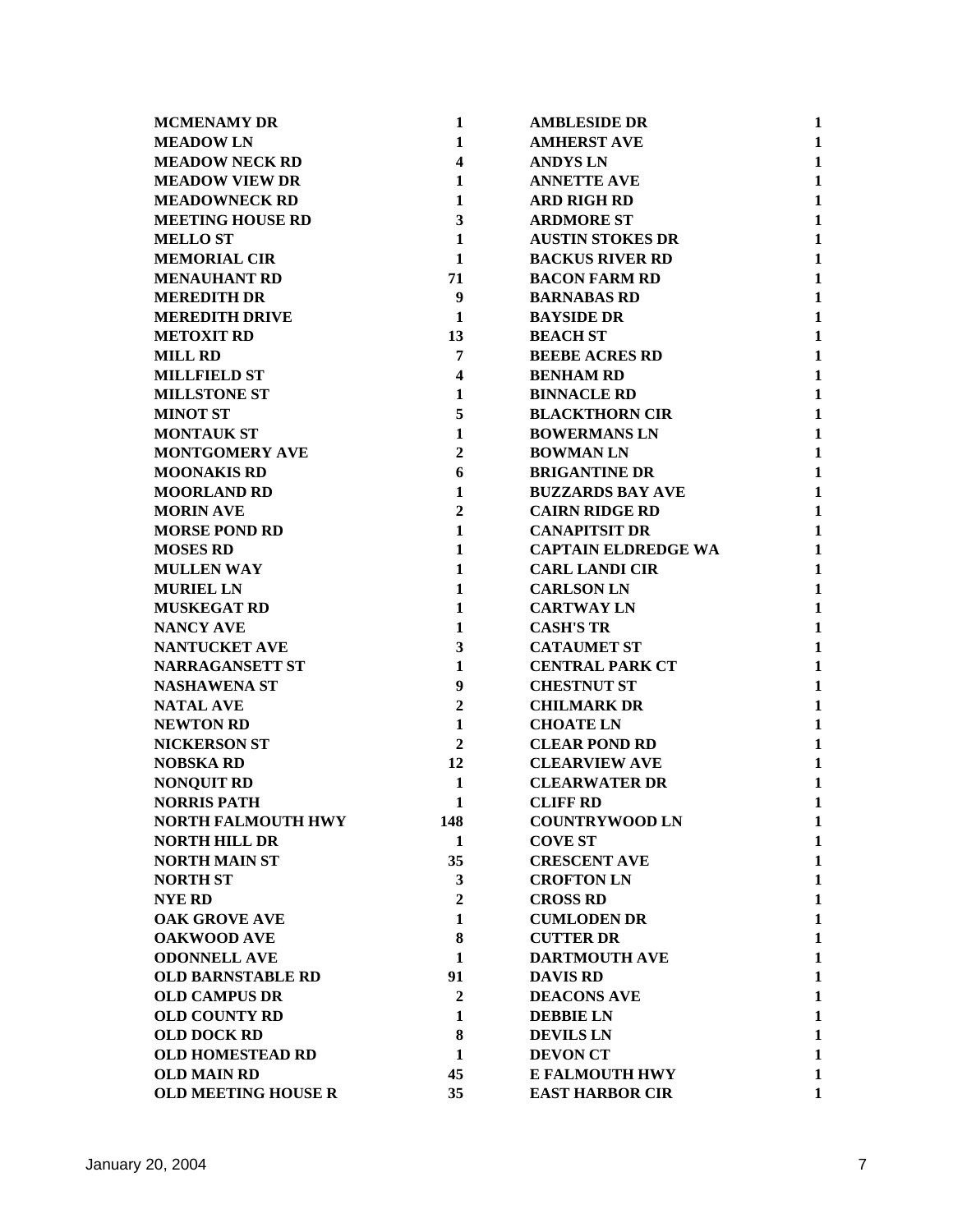| <b>OLD PALMER AVE</b>     | 1                       | <b>EAST HARBOR DR</b>      | 1            |
|---------------------------|-------------------------|----------------------------|--------------|
| <b>OLD SHORE RD</b>       | $\mathbf{1}$            | <b>EDMAR RD</b>            | $\mathbf{1}$ |
| <b>OSTROM RD</b>          | 6                       | <b>ELYSIAN AVE</b>         | $\mathbf{1}$ |
| <b>OVERY DR</b>           | $\mathbf{1}$            | <b>ENGLISH ST</b>          | $\mathbf{1}$ |
| <b>OWLS NEST RD</b>       | 1                       | <b>EQUESTRIAN LN</b>       | $\mathbf{1}$ |
| <b>OX BOW RD</b>          | 49                      | <b>ERIC CLAUSON LN</b>     | $\mathbf{1}$ |
| <b>OXBOW RD</b>           | $\mathbf{1}$            | <b>ESKER PL</b>            | $\mathbf{1}$ |
| <b>OYSTER POND RD</b>     | 32                      | <b>FAIRWAY LN</b>          | $\mathbf{1}$ |
| <b>PALMER AVE</b>         | 360                     | <b>FELLS RD</b>            | $\mathbf{1}$ |
| <b>PARK RD</b>            | 1                       | <b>FIDDLERS COVE RD</b>    | $\mathbf{1}$ |
| <b>PARKER RD</b>          | 4                       | <b>FIRE TOWER RD</b>       | $\mathbf{1}$ |
| <b>PARSONS LN</b>         | $\overline{7}$          | <b>FLAX POND RD</b>        | $\mathbf{1}$ |
| <b>PATTEE RD</b>          | $\overline{\mathbf{4}}$ | <b>FORDHAM CIR</b>         | $\mathbf{1}$ |
| PENNSYLVANIA AVE          | $\overline{2}$          | <b>FOREST GLADE</b>        | $\mathbf{1}$ |
| <b>PENZANCE RD</b>        | $\overline{\mathbf{4}}$ | <b>FOSTER RD</b>           | $\mathbf{1}$ |
| PEQUOSSETT AVE            | $\mathbf{1}$            | <b>FOX RUN</b>             | $\mathbf{1}$ |
| PERCIVAL RD               | $\boldsymbol{2}$        | <b>GINGER ST</b>           | $\mathbf{1}$ |
| <b>PERSHING DR</b>        | $\mathbf{1}$            | <b>GLENDON RD</b>          | $\mathbf{1}$ |
| PETERSON RD               | $\mathbf{1}$            | <b>GLENWOOD AVE</b>        | $\mathbf{1}$ |
| PIN OAK WAY               | 1                       | <b>GONSALVES LN</b>        | $\mathbf{1}$ |
| PINE RIDGE RD             | $\overline{\mathbf{4}}$ | <b>GOODINGS WAY</b>        | $\mathbf{1}$ |
| <b>PINE ST</b>            | $\mathbf{1}$            | <b>GOVERNOR BRADFORD L</b> | $\mathbf{1}$ |
| PINE VALLEY DR            | 3                       | <b>GREEN ACRE RD</b>       | $\mathbf{1}$ |
| PINECREST BEACH DR        | 34                      | <b>GREEN COVE LN</b>       | $\mathbf{1}$ |
| <b>PINEHURST RD</b>       | $\mathbf 1$             | <b>GREEN POND RD</b>       | $\mathbf{1}$ |
| PINYON WAY                | 5                       | <b>GREENBRIAR LN</b>       | $\mathbf{1}$ |
| <b>PITCH PINE LN</b>      | $\mathbf{1}$            | <b>GREENWOOD ST</b>        | $\mathbf{1}$ |
| <b>PLUM HOLLOW RD</b>     | 10                      | <b>GROVE ST</b>            | $\mathbf{1}$ |
| <b>POND RD</b>            | 1                       | <b>HADDON AVE</b>          | $\mathbf{1}$ |
| <b>PONDVIEW CIR</b>       | 1                       | <b>HALLETS LN</b>          | $\mathbf{1}$ |
| <b>PONDVIEW DR</b>        | 3                       | <b>HAPPY HOLLOW RD</b>     | $\mathbf{1}$ |
| <b>PORTSIDE CIR</b>       | $\overline{\mathbf{4}}$ | <b>HARBOR HILL RD</b>      | $\mathbf{1}$ |
| <b>POST OFFICE RD</b>     | $\mathbf{1}$            | <b>HAWKS WAY</b>           | $\mathbf{1}$ |
| <b>PRINCE HENRY DR</b>    | 3                       | <b>HEATHER LN</b>          | $\mathbf{1}$ |
| PRISCILLA ST              | $\overline{\mathbf{4}}$ | <b>HIAWATHA ST</b>         | $\mathbf{1}$ |
| <b>PROSPECT ST</b>        | 1                       | <b>HIGHLAND AVE</b>        | $\mathbf{1}$ |
| <b>PUMPING STATION RD</b> | 1                       | <b>HILLCREST DR</b>        | $\mathbf{1}$ |
| <b>QUAKER RD</b>          | 56                      | <b>HOLLAND ST</b>          | $\mathbf{1}$ |
| <b>QUEEN ST</b>           | $\mathbf{3}$            | <b>HOMER AVE</b>           | $\mathbf{1}$ |
| <b>QUISSETT AVE</b>       | 21                      | <b>HORSESHOE LN</b>        | $\mathbf{1}$ |
| <b>QUISSETT HARBOR RD</b> | 16                      | <b>HUDSON ST</b>           | $\mathbf{1}$ |
| <b>RACING BEACH AVE</b>   | 1                       | <b>HYATT RD</b>            | $\mathbf{1}$ |
| <b>RAILROAD AVE</b>       | 7                       | <b>IVEST CIR</b>           | $\mathbf{1}$ |
| <b>RANCH RD</b>           | 6                       | <b>IVEST DR</b>            | $\mathbf{1}$ |
| <b>RANDOLPH ST</b>        | 4                       | <b>JENNYHILL RD</b>        | $\mathbf{1}$ |
| <b>RANSOM RD</b>          | 3                       | <b>JOURNEYS END RD</b>     | $\mathbf{1}$ |
| <b>RED BROOK RD</b>       | 14                      | <b>KATELYN HILLS DR</b>    | $\mathbf{1}$ |
| <b>REGIS RD</b>           | $\overline{\mathbf{4}}$ | <b>KATHY LEE BATES</b>     | $\mathbf{1}$ |
| <b>RENEE LN</b>           | 1                       | <b>KERRYWOOD DR</b>        | $\mathbf{1}$ |
| <b>REX LN</b>             | 1                       | <b>KETTLE HOLE RD</b>      | $\mathbf{1}$ |
| <b>ROBBINS RD</b>         | 12                      | <b>KIMBERLY LN</b>         | $\mathbf{1}$ |
|                           |                         |                            |              |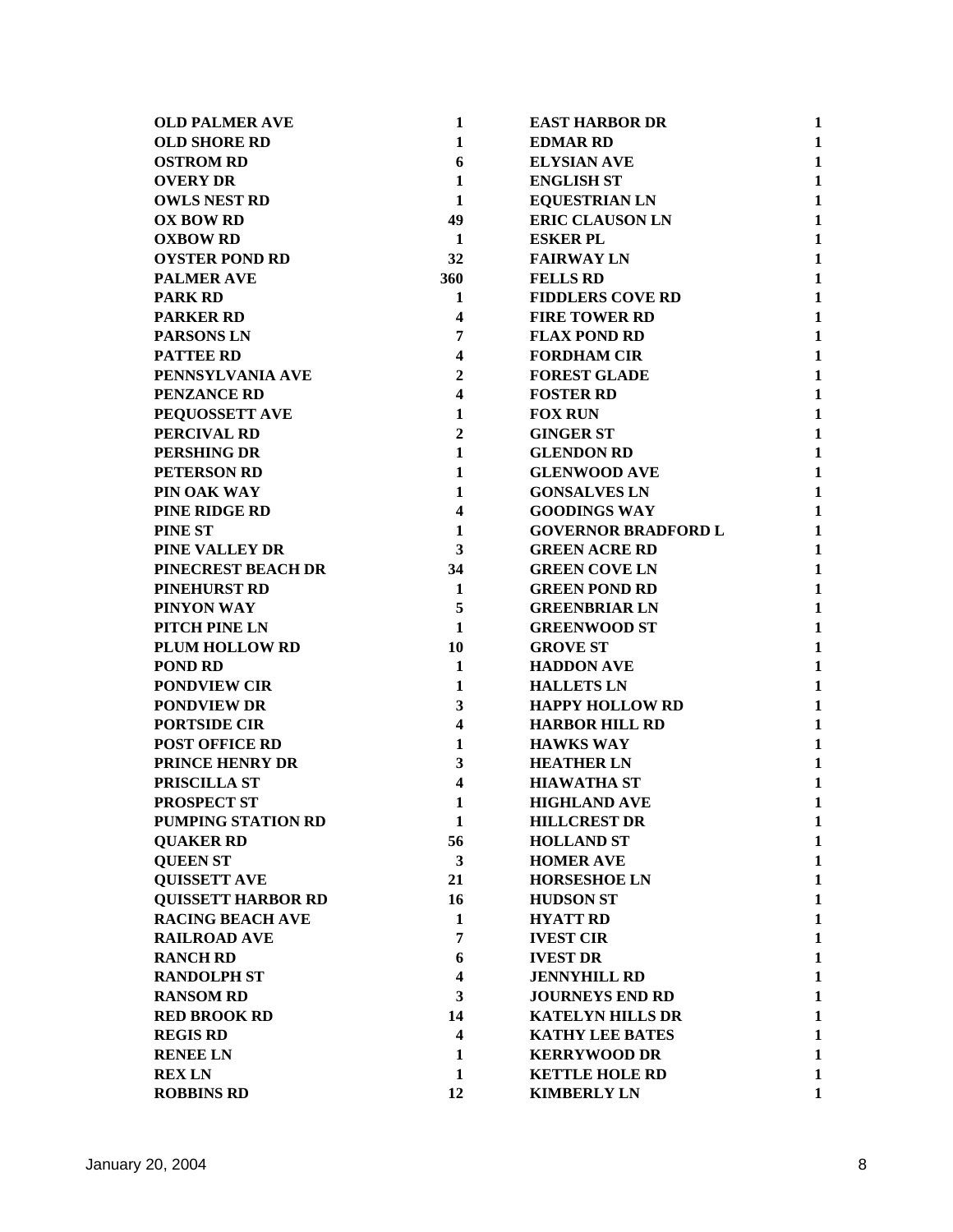| <b>ROCKVILLE AVE</b>       | 1                | <b>KING HORN</b>           | 1            |
|----------------------------|------------------|----------------------------|--------------|
| <b>ROGERS RD</b>           | 1                | <b>LAKE LEAMAN RD</b>      | 1            |
| <b>ROLLING ACRES LN</b>    | $\mathbf{1}$     | <b>LAKESHORE DR NO</b>     | $\mathbf{1}$ |
| <b>ROSE MORIN LN</b>       | 3                | <b>LAMBERT LN</b>          | $\mathbf{1}$ |
| <b>ROSEMARY LN</b>         | 1                | <b>LANDFALL</b>            | $\mathbf{1}$ |
| <b>RT 151</b>              | 307              | <b>LANTERN LN</b>          | $\mathbf{1}$ |
| <b>RT 28 NORTH</b>         | 57               | <b>LIMERICK LN</b>         | $\mathbf{1}$ |
| <b>RT 28 SOUTH</b>         | 55               | <b>LITTLE NECK BARS RD</b> | $\mathbf{1}$ |
| <b>RTE 151</b>             | $\mathbf{1}$     | <b>LOREN RD</b>            | $\mathbf{1}$ |
| <b>RUSSELL RD</b>          | $\mathbf{1}$     | <b>LUSCOMBE AVENUE</b>     | $\mathbf{1}$ |
| <b>SACHEM DR</b>           | 1                | <b>MAIN ENTRY RD</b>       | 1            |
| <b>SACONESSET RD</b>       | $\overline{2}$   | <b>MAPLE ST</b>            | $\mathbf{1}$ |
| <b>SADDLEBACK LN</b>       | $\mathbf{1}$     | <b>MARAVISTA EXT</b>       | $\mathbf{1}$ |
| <b>SAINT ANNES LN</b>      | 1                | <b>MARES POND DR</b>       | $\mathbf{1}$ |
| <b>SAINT MARKS RD</b>      | $\boldsymbol{9}$ | <b>MARION RD</b>           | $\mathbf{1}$ |
| <b>SALT HAY RD</b>         | $\mathbf{1}$     | <b>MARLALN</b>             | $\mathbf{1}$ |
| <b>SAM TURNER RD</b>       | 36               | <b>MCMENAMY DR</b>         | $\mathbf{1}$ |
| <b>SAND POINTE SHORES</b>  | 2                | <b>MEADOWLN</b>            | $\mathbf{1}$ |
| <b>SANDWICH RD</b>         | 356              | <b>MEADOW VIEW DR</b>      | $\mathbf{1}$ |
| <b>SANTA MARIA LN</b>      | $\overline{2}$   | <b>MEADOWNECK RD</b>       | $\mathbf{1}$ |
| <b>SCHOOL ST</b>           | 12               | <b>MELLO ST</b>            | $\mathbf{1}$ |
| <b>SCRANTON AVE</b>        | 68               | <b>MEMORIAL CIR</b>        | $\mathbf{1}$ |
| <b>SEABROOK DR</b>         | $\boldsymbol{2}$ | <b>MEREDITH DRIVE</b>      | $\mathbf{1}$ |
| <b>SEACOAST SHORES BLV</b> | 28               | <b>MILLSTONE ST</b>        | 1            |
| <b>SEAPIT RD</b>           | 15               | <b>MONTAUK ST</b>          | 1            |
| <b>SEASCAPE LN</b>         | $\mathbf{1}$     | <b>MOORLAND RD</b>         | 1            |
| <b>SHAGBARK LN</b>         | 3                | <b>MORSE POND RD</b>       | $\mathbf{1}$ |
| <b>SHALLOW POND LN</b>     | $\mathbf{1}$     | <b>MOSES RD</b>            | 1            |
| <b>SHARON ANN LN</b>       | $\mathbf{2}$     | <b>MULLEN WAY</b>          | $\mathbf{1}$ |
| <b>SHEEPS CROSSING LN</b>  | $\mathbf{1}$     | <b>MURIEL LN</b>           | 1            |
| <b>SHERIDAN AVE</b>        | $\mathbf{1}$     | <b>MUSKEGAT RD</b>         | $\mathbf{1}$ |
| <b>SHORE ST</b>            | 17               | <b>NANCY AVE</b>           | $\mathbf{1}$ |
| <b>SHORECREST DR</b>       | 1                | <b>NARRAGANSETT ST</b>     | $\mathbf{1}$ |
| <b>SHOREWOOD DR</b>        | 32               | <b>NEWTON RD</b>           | 1            |
| <b>SIDERS POND RD</b>      | 1                | <b>NONQUIT RD</b>          | 1            |
| <b>SILVER BEACH AVE</b>    | $\overline{2}$   | <b>NORRIS PATH</b>         | 1            |
| <b>SIMPSON LN</b>          | 3                | <b>NORTH HILL DR</b>       | 1            |
| <b>SIPPEWISSETT RD</b>     | 21               | <b>OAK GROVE AVE</b>       | $\mathbf{1}$ |
| <b>SKATING LN</b>          | 11               | <b>ODONNELL AVE</b>        | 1            |
| <b>SOARES LN</b>           | $\mathbf{1}$     | <b>OLD COUNTY RD</b>       | 1            |
| <b>SOPHIE LN</b>           | $\mathbf{1}$     | <b>OLD HOMESTEAD RD</b>    | $\mathbf{1}$ |
| <b>SOUTH CAPE MOTEL</b>    | 1                | <b>OLD PALMER AVE</b>      | 1            |
| <b>SOUTHVIEW WAY</b>       | 1                | <b>OLD SHORE RD</b>        | 1            |
| <b>SPECTACLE POND DR</b>   | 3                | <b>OVERY DR</b>            | $\mathbf{1}$ |
| <b>SPRING BARS RD</b>      | 88               | <b>OWLS NEST RD</b>        | 1            |
| <b>STEPHEN P WENTWORTH</b> | 1                | <b>OXBOW RD</b>            | 1            |
| <b>STONE WALL LN</b>       | $\mathbf{1}$     | <b>PARK RD</b>             | 1            |
| <b>STRAND WAY</b>          | 1                | PEQUOSSETT AVE             | 1            |
| <b>STRAWBERRY MEADOW</b>   | $\mathbf{1}$     | PERSHING DR                | 1            |
| <b>STREETER HILL RD</b>    | $\mathbf{1}$     | <b>PETERSON RD</b>         | 1            |
| <b>STRIPER LN</b>          | $\overline{2}$   | PIN OAK WAY                | 1            |
|                            |                  |                            |              |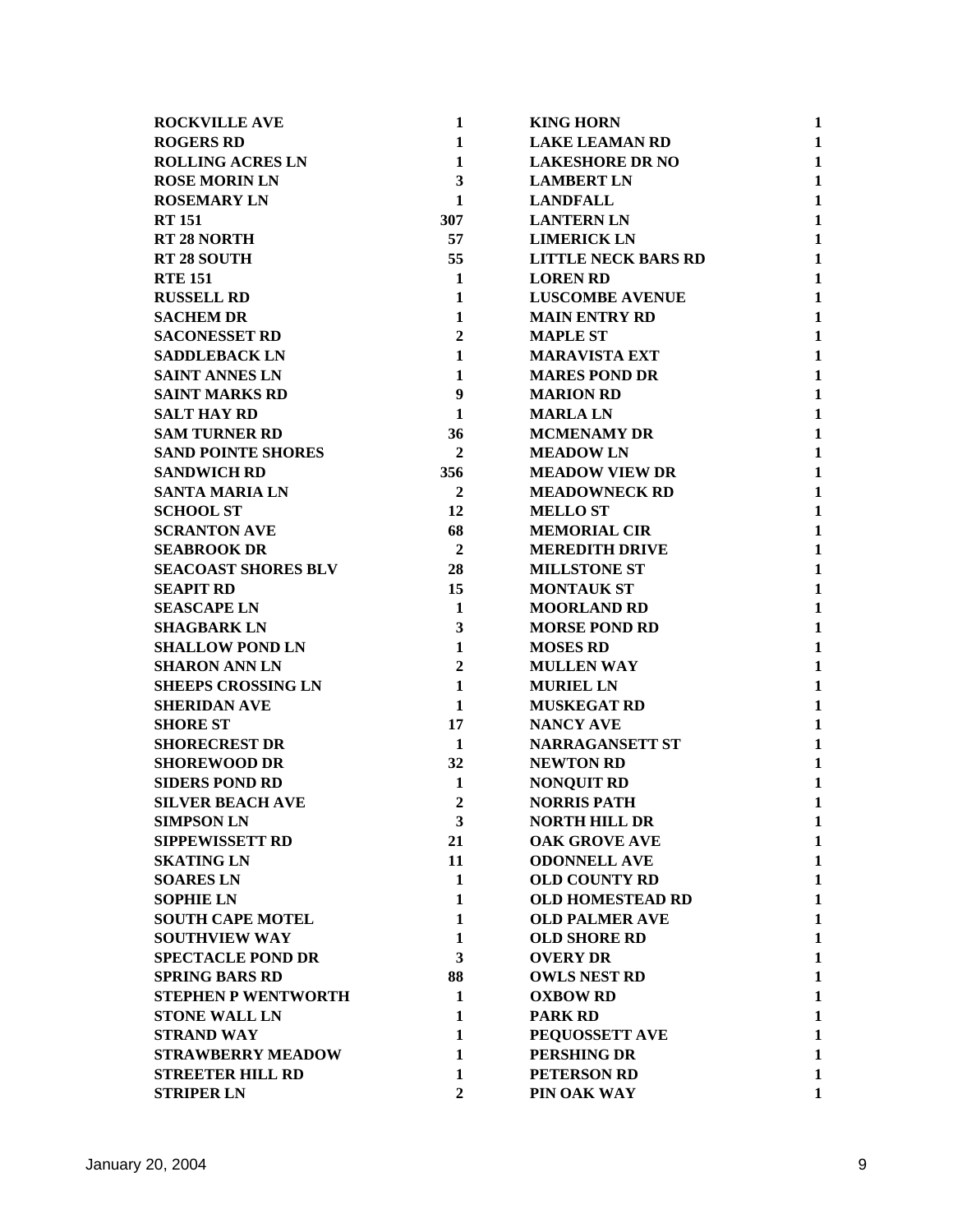| <b>STUDLEY ST</b>          | $\overline{\mathbf{4}}$ | <b>PINE ST</b>             | 1            |
|----------------------------|-------------------------|----------------------------|--------------|
| <b>SUMNER ST</b>           | $\overline{2}$          | <b>PINEHURST RD</b>        | $\mathbf{1}$ |
| <b>SUNCREST DR</b>         | $\mathbf{2}$            | PITCH PINE LN              | $\mathbf{1}$ |
| <b>SURF DR</b>             | 22                      | <b>POND RD</b>             | $\mathbf{1}$ |
| <b>SYCAMORE ST</b>         | $\mathbf{1}$            | <b>PONDVIEW CIR</b>        | $\mathbf{1}$ |
| <b>SYKES LN</b>            | $\mathbf{1}$            | <b>POST OFFICE RD</b>      | $\mathbf{1}$ |
| <b>TAKEMMEH WAY</b>        | $\overline{2}$          | <b>PROSPECT ST</b>         | $\mathbf{1}$ |
| <b>TAMARACK RD</b>         | 1                       | PUMPING STATION RD         | $\mathbf{1}$ |
| <b>TANGLEWOOD DR</b>       | $\overline{\mathbf{4}}$ | <b>RACING BEACH AVE</b>    | 1            |
| <b>TARALN</b>              | 1                       | <b>RENEE LN</b>            | $\mathbf{1}$ |
| <b>TARPON RD</b>           | $\mathbf{1}$            | <b>REX LN</b>              | $\mathbf{1}$ |
| <b>TASHMOO DR</b>          | 1                       | <b>ROCKVILLE AVE</b>       | 1            |
| <b>TASINA DR</b>           | $\mathbf{1}$            | <b>ROGERS RD</b>           | $\mathbf{1}$ |
| <b>TEATICKET HWY</b>       | 973                     | <b>ROLLING ACRES LN</b>    | $\mathbf{1}$ |
| <b>TEATICKET PATH</b>      | 19                      | <b>ROSEMARY LN</b>         | $\mathbf{1}$ |
| <b>TECHNOLOGY PARK DR</b>  | 12                      | <b>RTE 151</b>             | $\mathbf{1}$ |
| <b>TEIXEIRA LN</b>         | $\mathbf{1}$            | <b>RUSSELL RD</b>          | $\mathbf{1}$ |
| <b>TELEGRAPH HILL RD</b>   | $\overline{2}$          | <b>SACHEM DR</b>           | $\mathbf{1}$ |
| <b>TER HEUN DR</b>         | 51                      | <b>SADDLEBACK LN</b>       | $\mathbf{1}$ |
| <b>TERRENCE AVE</b>        | $\mathbf{1}$            | <b>SAINT ANNES LN</b>      | $\mathbf{1}$ |
| <b>TERRY LOU AVE</b>       | 1                       | <b>SALT HAY RD</b>         | $\mathbf{1}$ |
| <b>THATCHERS LN</b>        | $\boldsymbol{2}$        | <b>SEASCAPE LN</b>         | $\mathbf{1}$ |
| <b>THEATRE DR</b>          | $\mathbf{1}$            | <b>SHALLOW POND LN</b>     | $\mathbf{1}$ |
| <b>THOMAS B LANDERS RD</b> | 67                      | <b>SHEEPS CROSSING LN</b>  | $\mathbf{1}$ |
| <b>THOMAS LANDERS</b>      | $\mathbf{1}$            | <b>SHERIDAN AVE</b>        | $\mathbf{1}$ |
| <b>THOMAS LN</b>           | $\mathbf{1}$            | <b>SHORECREST DR</b>       | $\mathbf{1}$ |
| <b>TOWN HALL SQUARE</b>    | 26                      | <b>SIDERS POND RD</b>      | $\mathbf{1}$ |
| <b>TOWN LANDING RD</b>     | $\boldsymbol{2}$        | <b>SOARES LN</b>           | $\mathbf{1}$ |
| <b>TROTTING PARK RD</b>    | 25                      | <b>SOPHIE LN</b>           | $\mathbf{1}$ |
| <b>TURNER RD</b>           | 20                      | <b>SOUTH CAPE MOTEL</b>    | $\mathbf{1}$ |
| <b>TWIN HILL RD</b>        | $\mathbf{1}$            | <b>SOUTHVIEW WAY</b>       | $\mathbf{1}$ |
| <b>TWO PONDS RD</b>        | $\overline{2}$          | <b>STEPHEN P WENTWORTH</b> | $\mathbf{1}$ |
| <b>UNCATENA NORTH</b>      | $\overline{2}$          | <b>STONE WALL LN</b>       | $\mathbf{1}$ |
| <b>VALLEY RD</b>           | $\mathbf{1}$            | <b>STRAND WAY</b>          | 1            |
| <b>VERONICA LN</b>         | $\mathbf{1}$            | <b>STRAWBERRY MEADOW</b>   | 1            |
| <b>VICTORS LN</b>          | $\overline{2}$          | <b>STREETER HILL RD</b>    | 1            |
| <b>VIDAL AVE</b>           | 8                       | <b>SYCAMORE ST</b>         | 1            |
| <b>VIEW CREST DR</b>       | $\mathbf{1}$            | <b>SYKES LN</b>            | $\mathbf{1}$ |
| <b>VILLAGE COMMON DR</b>   | 5                       | <b>TAMARACK RD</b>         | $\mathbf{1}$ |
| <b>VINEYARD GATE</b>       | 1                       | <b>TARALN</b>              | $\mathbf{1}$ |
| <b>W FALMOUTH HWY</b>      | $\mathbf{1}$            | <b>TARPON RD</b>           | $\mathbf{1}$ |
| <b>WALKER ST</b>           | $\overline{7}$          | <b>TASHMOO DR</b>          | $\mathbf{1}$ |
| <b>WAMPUM RD</b>           | 1                       | <b>TASINA DR</b>           | 1            |
| <b>WAQUOIT FARMS DR</b>    | 1                       | <b>TEIXEIRA LN</b>         | $\mathbf{1}$ |
| <b>WAQUOIT HWY</b>         | 132                     | <b>TERRENCE AVE</b>        | $\mathbf{1}$ |
| <b>WAQUOIT LANDING RD</b>  | 3                       | <b>TERRY LOU AVE</b>       | $\mathbf{1}$ |
| <b>WATER ST</b>            | 76                      | <b>THEATRE DR</b>          | $\mathbf{1}$ |
| <b>WELLINGTON WAY</b>      | 1                       | <b>THOMAS LANDERS</b>      | 1            |
| <b>WEST FALMOUTH HWY</b>   | 87                      | <b>THOMAS LN</b>           | $\mathbf{1}$ |
| <b>WESTON RD</b>           | 1                       | TWIN HILL RD               | 1            |
| <b>WHEELHOUSE CIR</b>      | $\mathbf{1}$            | <b>VALLEY RD</b>           | $\mathbf{1}$ |
|                            |                         |                            |              |